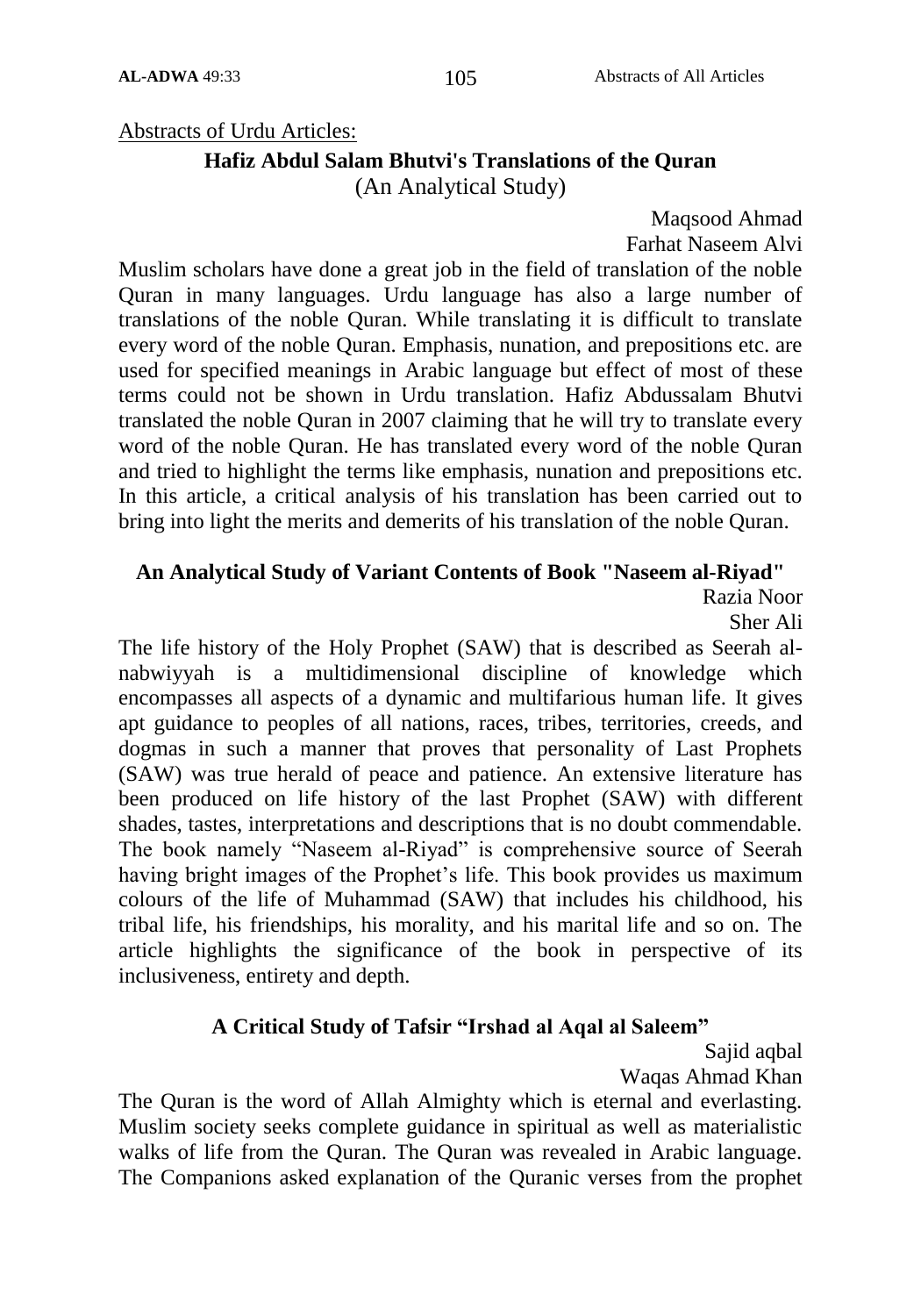(SAW). Hazrat Ali, Ibn Abbas, Ibn Masud, Ubaee bin Ka"b, Umar and Ayesha (RA) were experts of tafseer. The Quran is the basic and an integral part of Islamic Shariah. Therefore, the Muslims are always in dire need of tafseer. Imam Tabri, Imam Ibn Kathir, Allama Zamakhshari and Allama Baydavi were eminent scholars of tafseer. Qazi Abi Saud was Sheikh al Islam in the Caliphate of Usmania. He was also a learned scholar of tafseer of his time. He has compiled a book of commentary of the Quran "Irshad al Aqal al Saleem" It is the masterpiece of eloquence and rhetoric. According to circumstances of his age, he has given the solutions of the problems and provided sufficient guidance to his peoples. This book has earned good fame in the circle of scholars of tafseer.

# **Interfaith relations in the Pluralistic society, in the light of Sirah**

Syed Bacha Agha

We Live in a Global and Pluralistic Society Where Faith Traditions, Religious, Spiritualties Collide. We Need to Engage in the Space between our Faith Tradition, so that Rather than Colliding and Fighting, there can be Peace. Making peace is a matter of individual and institutional choice, as well as of individual and institutional change. Thus, peace requires a sense of inner conversion (metanoia) a change in policies and practices. Peacemaking ultimately requires commitment, courage and sacrifice. It demands of us a willingness to become people and communities of transformation.Islam proved that Muslims and non-Muslims are all equal as human beings and are equal in human compassion and relationship. The teaching and instructions given by Islam with regard to mutual respect and moral excellence are primarily meant for Muslims; however, non-Muslims are also included in it. The Holy Prophet Muhammad (SAW) taught his followers high morals and considerate in dealing with others. The Holy Prophet Muhammad (SAW) gave ideas concerning human rights, collective justice, tolerance, and mutual peaceful existence in the international relations. This article explains deeply about the interfaith relations in the Pluralistic society according to Islamic thoughts and Seerah.

### **Ideological Challenges of Change of** *Qibla***:A research based study**

Irfan Khalid Dhillon

Muhammad Tahir Mustafa

Change of *qibla* (direction) was a landmark event in the history of mankind which took place in Madina after migration of the Holy Prophet peace be upon him from Makka. Muslims of all over the World turn their faces to the *Qibla* when they offer their prayers for Almighty Allah. The change of direction from the first *qibla Al-Masjid Al-Aqsa* in Jerusalem to the second *qibla Al-Masjid Al-Haram Ka'ba* in Makka was followed by the divine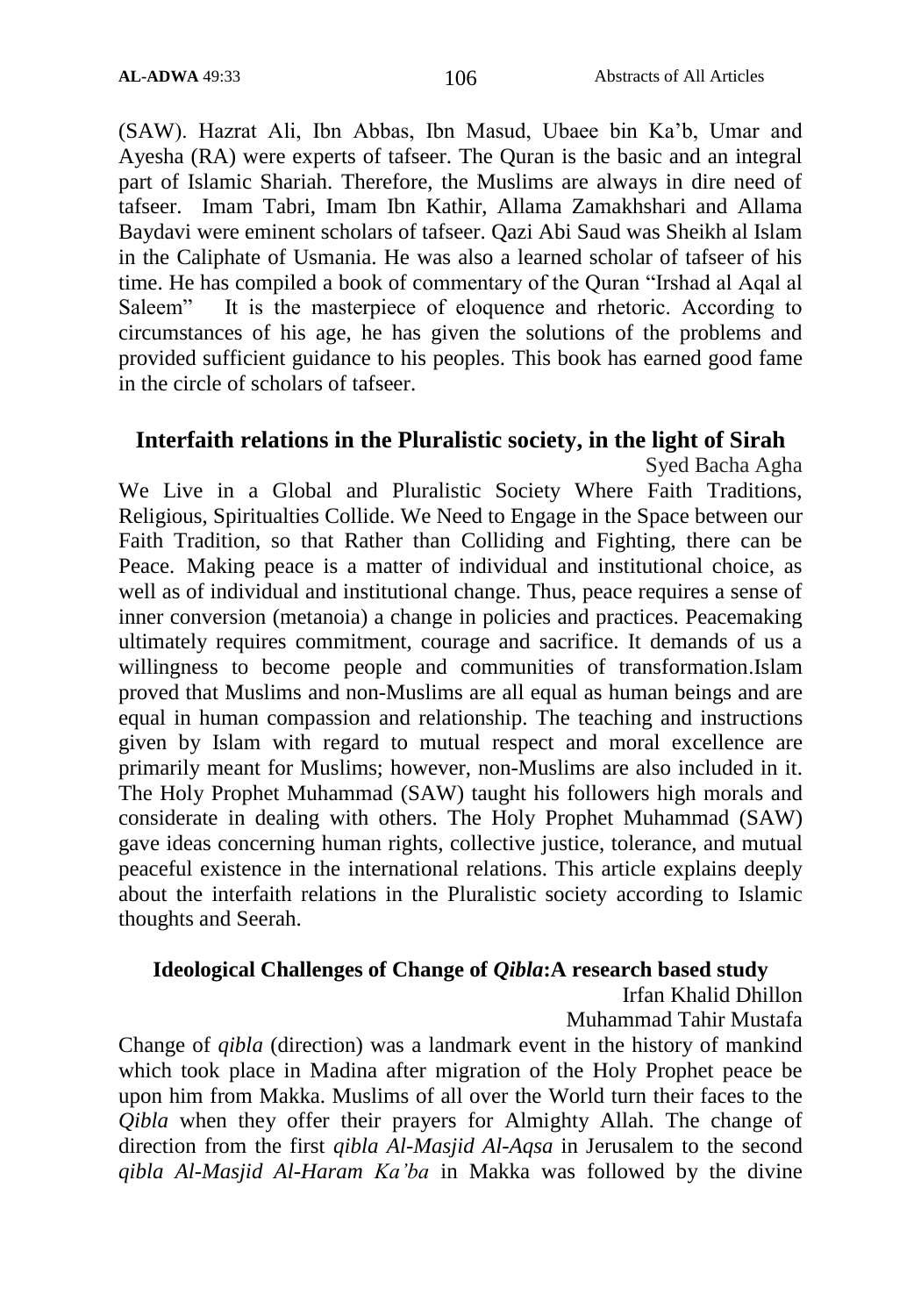instructions.Muslims in Madinah faced many ideological challenges on that occasion. The People of the Scripture, the hypocrites and the Arab worshippers of idols raised a campaign of criticism on the change of *qibla*. They tried to confuse the ideological basis of Muslims. Their campaign was such a severe that it sought to create some doubts in the minds of Muslims also. Present article is a scholarly effort based on original sources to study those ideological challenges, their effects, how those challenges were countered by the Holy *Qur'ān* and how that momentous event proved a test to those who followed Allah"s Messenger peace be upon him from those who turned to their heels.

# **Muslims Jurists' approach to Circumstantial Evidences**

Ghulam Farooq Hamayoon Abbas Shams

The protection which Islamic shariah has given to human rights, is nowhere to be seen in any other law of world. The Islamic law has closed each and every loophole which might give way to minor cruelty and oppression .If we do not permit the deduction from the circumstantial evidence and do not trust it,several pretensions would be sought which would cause the exploitation of human rights, and the transgressor will find a way to escape the punishment.The scholar and jurists of Muslim Ummah are divided about the justification and authenticity of the circumstantial evidence. One group favors its justification while the other opposes it. Those who favor it justify it in certain matters while they do not accept it in Hudood and Qisas .In our council of Islamic Ideology too, recommendations against circumstantial evidence in Hudood and Qisas are found, because law of hudood and Qisas clearly exist in Quran and Sunnah.

# **Principles of Quranic Commentary by Shāh "Abdul "Azīz: An Applied Study of Tafsīr Fath al-"Azīz**

Hafiz Zulfqar Ali Farooq Haidar

*Tafsīr Fath al-'Azīz* holds a distinguished and distinct place in the exegetical literature of Subcontinent. This exegesis, transcribed in Persian, has been authored by *Shāh* "*Abdul 'Azīz Muhaddith Dehlvī*. Neither did he write any specific book on the Principles of Commentary *(Usūl al-Tafsīr)* nor did he mention them discretely in his exegesis; Pondering and contemplating over this exegesis has resulted in extracting these postulates, being elucidated via examples in this article. Among his Principles of Commentary, foremost is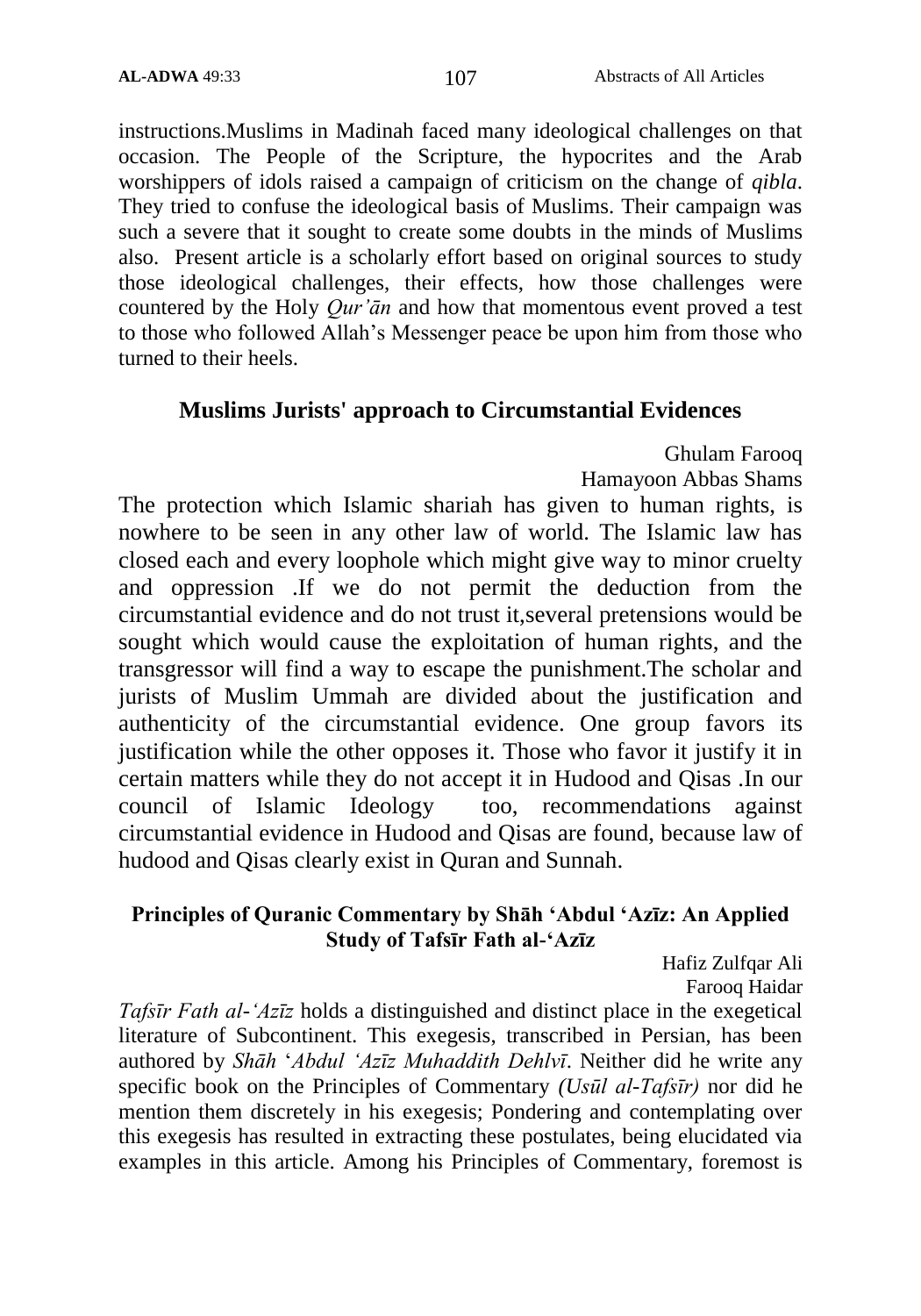the interpretation of the Qur"ānic verses through the Qur"ān, the *Sunnāh* of the Prophet (May Allāh be pleased with him) at the second place, thirdly the dictums of his Companions and in the last sayings of the successors. He has summoned witness from Israelites for corroboration, where required, but also went through a detailed criticism upon their authenticity. By applying the Principle of Abrogation *(Naskh)*, he pointed out the abrogated verses in the Qur"ān; for scrupulous apprehension of the Qur"ānic verses, he inferred from the traditions pertaining to the Cause of Revelation *(Sabab al-Nazūl)*. Moreover, along with the exoteric meaning of the verses, he also expounded the esoteric ones by delineating some meticulous theosophical points.

### **Mirqat-ul-Mafateeh Sharh Mishkat-ul-Masabeh Introduction and Analysis**

Mesba ul Hassan Hafiz Abdul Basit Khan

Mirqat-ul-Mafateeh by Nur ad-Din Abu al-Hasan Ali ibn Sultan Muhammad al-Hirawi al-Qari(1605/1606) is a brief commentary on famous collection of Hadith named Mishkat-ul-Masabeeh.It is considered to be most comprehensive and probably most voluminous commentary produced on Mishqat. Mishkat al-Masabih is an expanded version of [Al-](https://en.wikipedia.org/wiki/Al-Baghawi)[Baghawi's](https://en.wikipedia.org/wiki/Al-Baghawi) [Masabih al-Sunnah](https://en.wikipedia.org/wiki/Masabih_al-Sunnah) by [Muḥammad ibn ʻAbd Allāh Khatib Al-](https://en.wikipedia.org/w/index.php?title=Mu%E1%B8%A5ammad_ibn_%CA%BBAbd_All%C4%81h_Khatib_Al-Tabrizi&action=edit&redlink=1)[Tabrizi.](https://en.wikipedia.org/w/index.php?title=Mu%E1%B8%A5ammad_ibn_%CA%BBAbd_All%C4%81h_Khatib_Al-Tabrizi&action=edit&redlink=1) Khatib Al-Tabrizi rendered this version of the original text more accessible to those not having an advanced knowledge of the [science of](https://en.wikipedia.org/wiki/Science_of_hadith)  [hadith](https://en.wikipedia.org/wiki/Science_of_hadith) . Al-Qari,s commentery keeps many salient feature .He,at first prepared himself an authentic version of Mishqat after consulting all available versions . He produced a brief commentary on every Hadith providing the biography of narrators ,linguistic and grammatical explanations, and bringing references of Quran and Hadith .While explaining Hadith, he specially focused on juristic discussions.As he belongs to hanafi school of fiqh and he also mentioned in the preface of this book that Hanafi school is accused to have a poor relation with Hadith ,he managed to bring the arguments of hanafi school in almost all relevant injunctions.No doubt,his commentary is always consulted at first to understand Mishkat-ul-Masabeeh.

# **The Principles of Halal-o-Haram of Edible Things**

Abdul Rehman Qasmi Abdul Qadar Buzdar

Islam has made clear distinction between Halal & Haram things. The beneficial edible things are Halal while the harmful are Haram and prohibited. It has also stated the Principle of Tayyab & Khabith things which led to inclusion of more things in Halal & Haram. The Present Study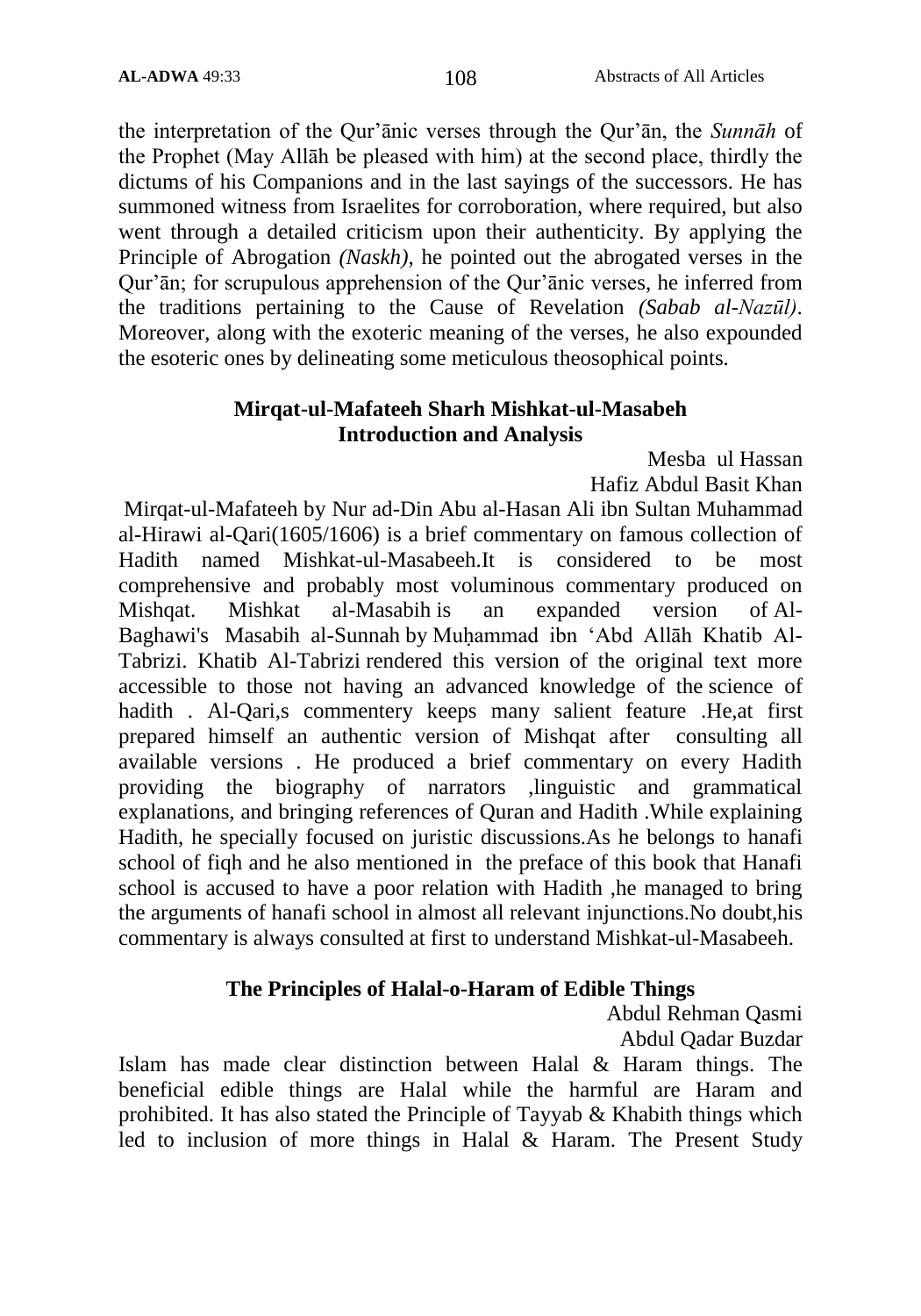discusses the principle of Halal & Haram in eating and drinking things in the light of Islamic Shariah.

# **Moulana Gouhar Rehman Viewpoint about the Issue of Paper currency** Sultan Muhammad

Abdul Ali Achkazi

Moulana Gouhar Rehman was born in Chamrasi (Mansehra) KPK in 1936. He has published many research papers about Islamic Banking, Insurance and Currency notes. He did not believe in partisan differences and sectarianism. He was a great caller of unity of Muslim Ummah. In 1991 editor of "Tarjuman-Ul-Quran Lahore" sent Moulana Gohar Rehman an article by Maulana Muhammad Taseen regarding credit trading of currency notes and asked his point of view about it. Moulana wrote an article in reply in June 1991. Thereupon Khurram Saleem raised some objections about it and requested him to answer his questions. Moulana answered his questions in the light of Quran, Sunnah and Sayings of Theologians. Through all this debate Moulana Proved that return of loan is necessary in the same condition and relating return of loan with gold, silver and foreign currency is a type of Riba. In the same way present currency note is real commodity and persisting mode of trade and is a replacement for gold and silver. It can also be used for barter means equality in weight and quantity, equality of price and value is unreliable. He profoundly explained credit trading of currency notes and it's religious status. He answered the questions raised by Moulana Taseen, Khurram Saleem and Khalid Saifullah Rahmani in this regard.

# **Arabic Article:**

# **Contribution of Pakistani Madâris to the Teaching of Hadith and its Sciences**

Muhammad Anwar Muhammad Ghani Hadîth is the second important source of Islamic Law after the Qur'an, as it is also the interpretation of the Holy Quran. There for the Muslim scholars and educational institutions have given very importance to the teaching of Hadith and its Sciences. So it is very important to know about the contribution of Pakistani Madâris to the Teaching of Hadith and its Sciences. This study is discussing the curriculum, and teaching methodology of Hadith and its sciences in the Pakistani Madâris.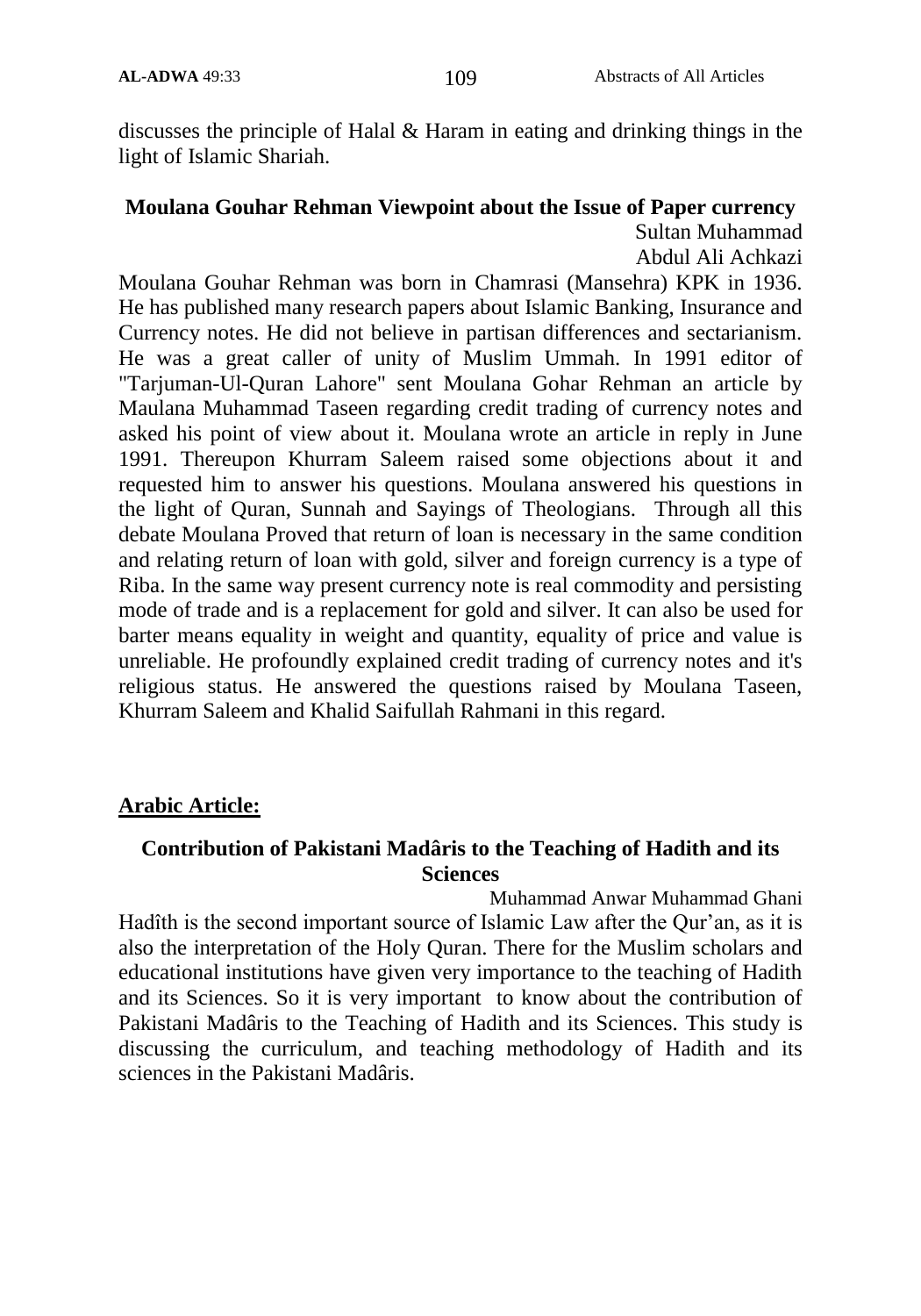#### **Gelatin and its usage in Edible Things**  (A Critical Study)

Abdul Kareem Usman Chemical production is an important industry which is continuously developing since the last century. Due to this development, many issues of Halaal and Haraam are being raised day by day. One of these issues is regarding "Gelatin" which is being used in food, drinks, medicines and cosmetics with mixture of different raw materials. The foods made through these mixtures, occasion questions regarding their permissibility and impermissibility in the light of Shariah. Perhaps the most important and fundamental question in this regard is how to confirm and authenticate whether the nature of raw material has changed or not after chemical reaction. In this article efforts were made to address the most important issue in chemical and food industry which is the gelatin. Generally, contemporary Muslim scholars discussed the issue of gelatin in light of Shariah and mostly the views of food technologists and Food Scientists in this regard are not discussed together as needed. This study is focused on perspective of chemical manufacturing of gelatin and perspective of Shariah. After discussing views of Muslims Jurists and Food technologist -in the conclusion- we will be able to know what is Shariah status of using Porcine Gelatin and Bovine Gelatin in medicines, cosmetics, drinks and other food stuff.

# **English Articles**

# **Origination, Development and the Types of Islamic Calligraphy (Khatt Writing)**

Amjad Parvez

Calligraphy is purely handwriting for recording and conveying information, sometimes observably and at times not, but in most cases quickly with fewer concerns to its appearance. The brilliance of Islamic writing lies in its infinite creativeness and versatility. The sense of balance, created and executed by calligraphers, is not only for transmitting a text but also expressing its significance through a proper aesthetic code. What distinguishes Islamic script from ordinary writing is basically beauty. This article is an effort to revive this beautiful art and investigate its origination, development, and types.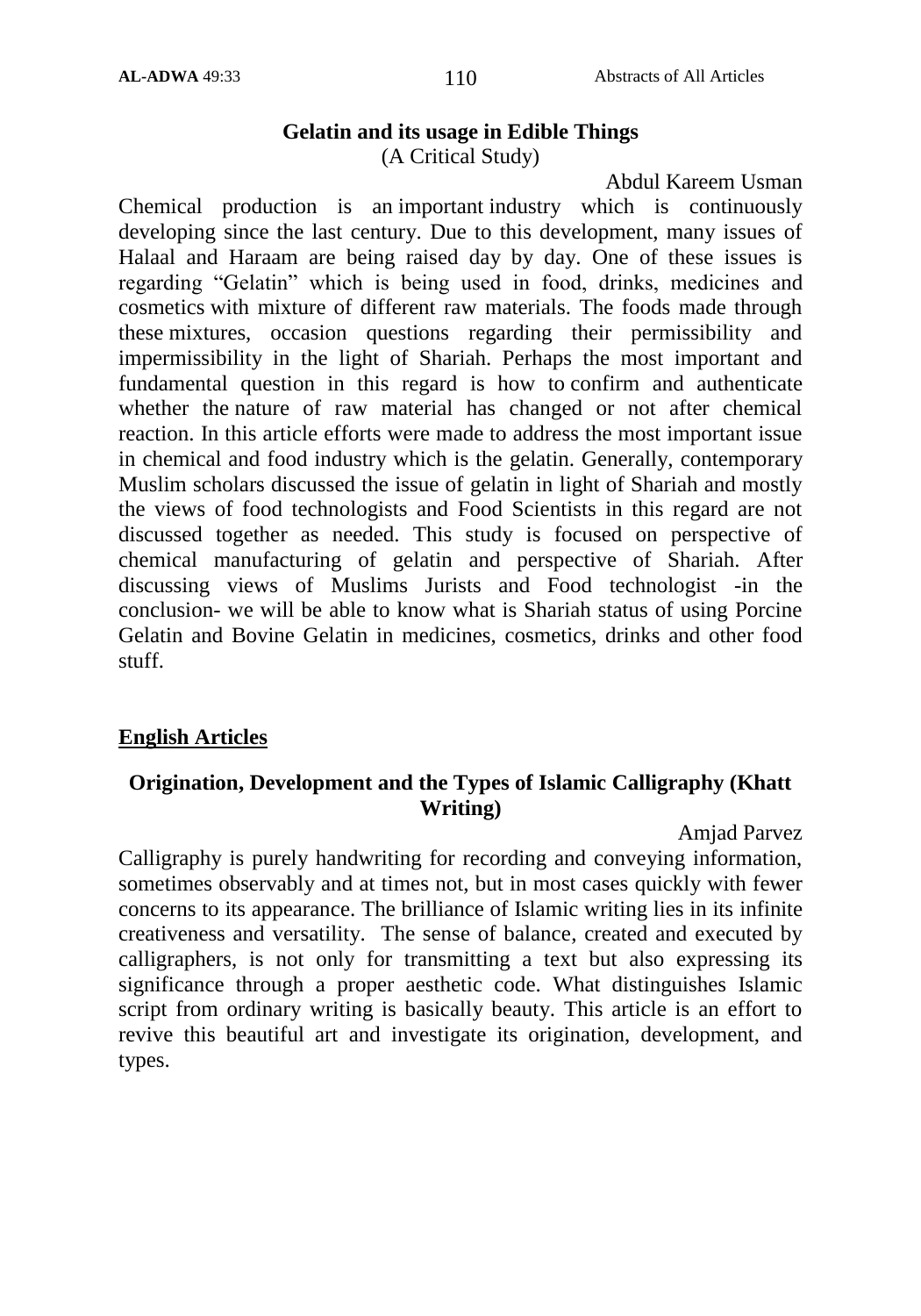# **Problems Faced by Muslim Minorities in India and Role of Mass Media** Shaheer Ahmed

Ishtiaq Ahmad Gondal

Waqar ul Haq

This article is based on problems of Muslim minorities of India and role of Indian Mass Media. Because of the differences in socio-cultural practices, history and backgrounds, minorities have to grapple with the issue of identity everywhere which give rise to the problem of adjustment with the majority community. Different identity and their small number relative to the rest of the society develop feeling of insecurity about their life, assets and well-being. This sense of insecurity may get accentuated at times when relations between the majority and the minority communities in a society are strained or not much cordial. The minority community in a society may remain deprived of the benefit of opportunities of development as a result of discrimination. Because of the difference in identity, the minority community develops the perception of the sense of inequity in India. Researchers also observed the role of media and its coverage related to Muslim minorities of India. India as the largest democratic state should have provide equality to all its citizens and in the same way Indian media should highlight the problems of Muslims minorities instead of doing propaganda against them.

### **Limits of Freedom of Expression from Islamic Perspective and it"s Major Differences from the Western Perspective**

Riaz Ahmad Saeed Tahira Basharat

Definitely, freedom of expression is one of the most important issues in the current sociopolitical scenario but due to its sensitivity it is also creating some conflicts and problems for social and ethical norms of the eastern societies especially for the Muslims. It is observed, Islam keeps balance between freedom and ethical norms. Principally this is one of the major differences between Islamic and the western view. In Islam, freedom of expression is not only a right but sometimes it becomes an absolute duty of a Muslim. It is noticed; Islamic teachings grant all kind of fundamental rights and civil liberties, including freedom of expression and speech to everyone but bind it with some moral and social norms and values. These limits and boundaries are necessary to save the society from any kind of controversy and chaos. Mostly it is observed; the advocates of freedom of speech exceed their limits and violate the other"s basic rights. This thing makes unbalance the social norms and values as compare to rights and liberties. Keeping in view, if liberties are important then norms and values are also important to society. So there is a dire need to keep balance between socio- religious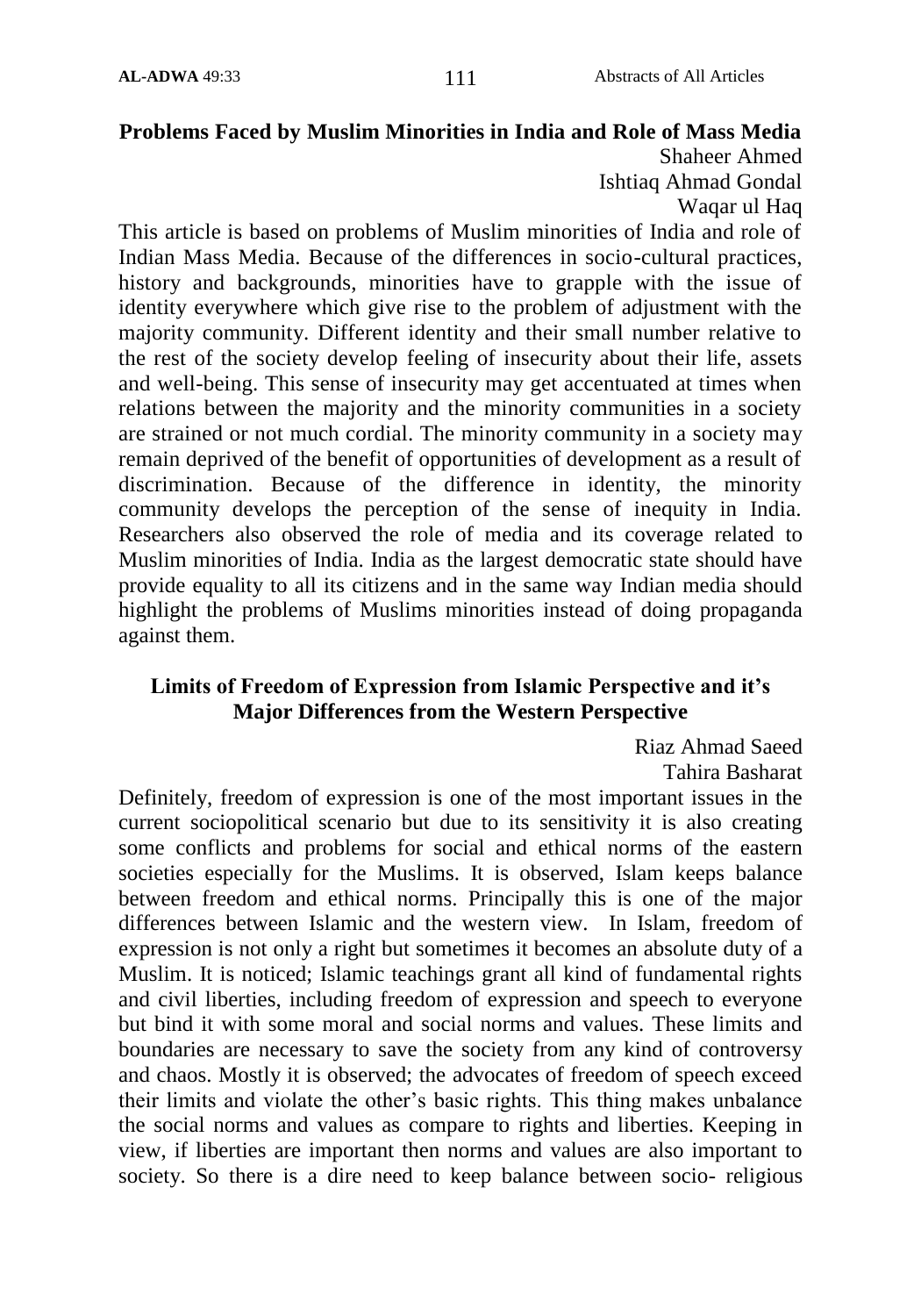norms and civil liberties especially in case of freedom of expression. This study elaborates the important limits of freedom of speech from Islamic perspective and its crucial differences from Western perspective.

### **Female Muslim Petitioners in Pakistani Family Courts - Cases, Problems and Solutions**

Mohsina Munir

Tahira Abdul Quddus

The Family Courts Act, 1964 deliberates about the expeditious provision of justice to Muslim petitioners in family disputes. It is but witnessed that the ratio of satisfied petitioners is very low in Pakistani Family Courts, especially the female petitioners mostly share their bitter experiences in the court during their suits. This research paper aims to discuss the problems faced by female petitioners in Pakistani Family Courts and their solutions. However, there are multiple natured problems faced by female petitioners in Pakistani Family Courts witnessed by us during this study. Therefore, We conducted surveys by the female grievant in cases of maintenance, divorce, khul"a and custody. The results showed the problems were unusually long suit, unbearable expenses, insufficient legal support, unbearable false accusations, bribery, nepotism, improper action taken on legal requirements and false witnesses. The reasons for these problems are unawareness about laws and legal procedures, illiteracy, no suitable approach to legal experts, improper family support and no regular study about religion and Shar**ī**"ah Law. We collected data from 500 female respondents and found out the ratio of each problem. This study consists of facts. Thus, the findings of this study are useful for the experts in reaching to proper action plans for the improvement in legal procedures of Family Courts of Pakistan in providing justice and expediting the procedures.

### **Post-Modernity and Crisis of Identity**

Muhammad Zaid Malik

Islamic Civilization is the fountain of modern civilization, the creator of the modern world and the propagator towards the evolution of science. Are we, the Muslims, ready to enter the era of post-modernity and pluralism or our thought is still traditional? How much modern the Muslim world has become before it may enter the post-modernity? What is our identity? Is there any challenge that our identity faces by welcoming post-modernity? Why are we unable to be in front of the world what we claim we are? This paper will define post-modernity, its characteristics, prerequisites and requirements, and its effects, if any, on the Muslims" identity. Also the paper will discuss the role of media in determining how much it is affected by post-modernity and consequently how much it has affected our true identity. The paper will